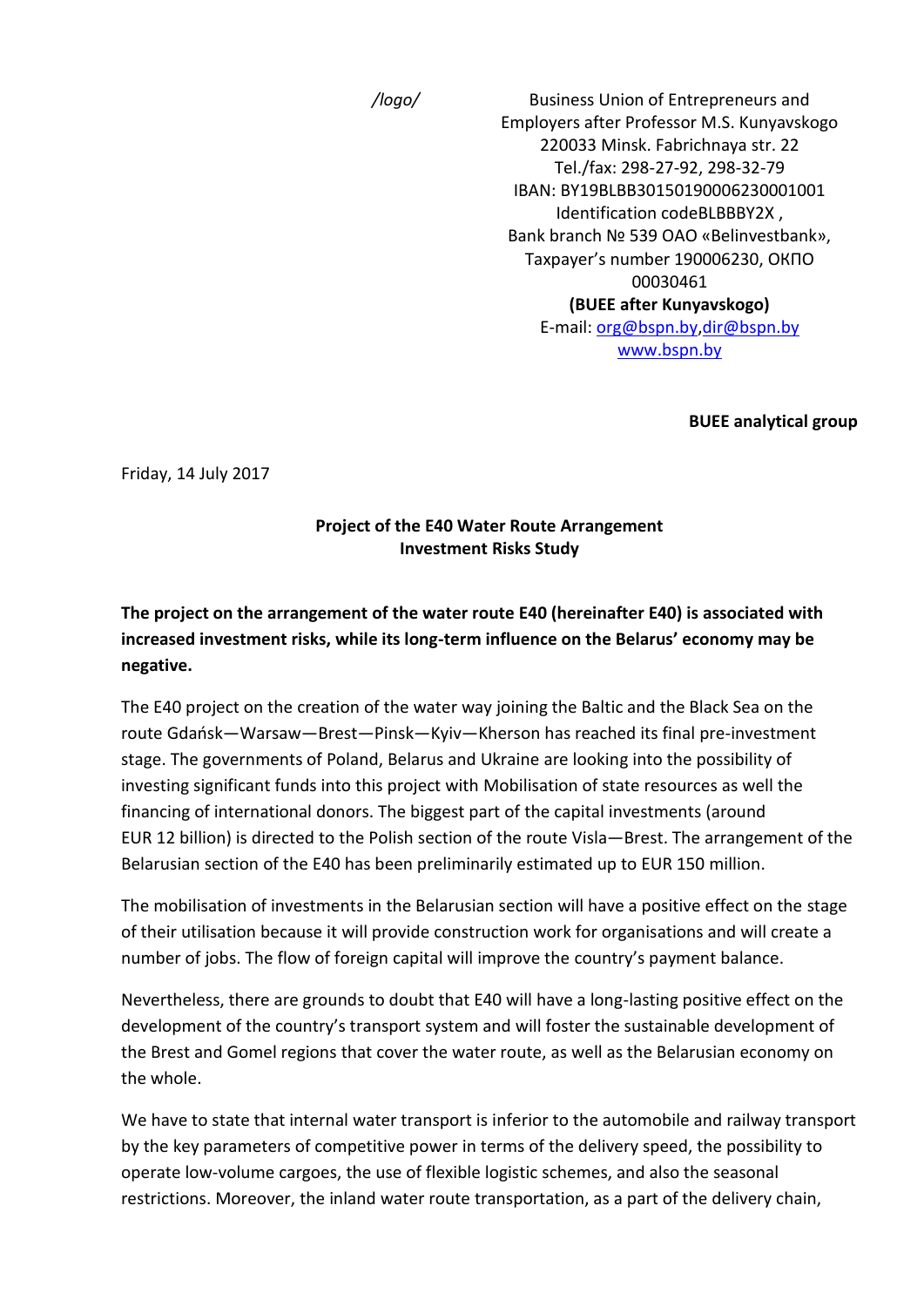generally involves additional transhipment sections which decelerates the transporting and increase the cost of delivery.

The above said is one of the reasons why Belarus has been showing a sustainable decrease in the inland water transportation since 2011. According to Belstat, in 2016, the river-borne freight turnover was just 21 million tonnes-km, or 0.017% of the total freight turnover for all means of transport. The weight of the cargoes transported was 2.1 million tonnes (or 0.5% of the country's total figure).

We believe that Belarus cannot be guided by the average specific weight of the cargo inland water transportation in EU28 at the level of 6.7% which is referred to by the E40 project's feasibility study prepared by the Gdansk Maritime Institute. The common European statistics are influenced by the indices of such countries as the Netherlands (38.9%), Belgium (20.4%) and some others, having a ramified system of canals which are the coastal extension of marine water routes. Those canals are used for short advancement of cargoes inland towards large logistic hubs for further transhipment onto automobile and railway transport. This means that in this case there is a distortion of statistics as in fact because the marine cargo transportation is considered as part of inland water cargo transportation.

## **The conditions of cargo transportation by various means of transport defeat the inland water route E40.**

According to the estimates of the Gdansk Maritime Institute, the fees on inland water cargo transportation become competitive as compared to the automobile and railway transportation if the volume of the transported cargoes is at least 1000 tonnes for over 500 km. But the possibility of saving money by transportation via inland water routes is zeroed by the fact that the route usually offers the longest distance in comparison with the automobile and railway transportation. For example, the length of E40 between its two ends, Gdansk and Kherson, is more than 2,000 km whereas the automobile roads between the two ones is shorter.

The E40 transportation will be at a material disadvantage in terms of time. For instance, according to the estimates made by the Gdansk Maritime Institute, the transportation of forty 40-feet containers by a barge from Gdansk to Kherson without stopping in the ports on the route will take around 14 days, or around 290 hours.

The same amount of cargoes can be delivered by the railway—for 66 hours, which is 4.4 times faster, and by automobile transport—for 31 hours (9.3 times faster).

In case of stops and operations in the inland ports of E40 (Warsaw, Brest, Kyiv, Mozyr, Dnepropetrovsk, etc.), the delivery term will increase to 18 days, and the difference against railway and automobile transportation will increase up to 6.5 times and 14 times respectively.

Such a long water delivery will lead to a 'freeze' of the freight owners' funds, since it will be impossible to involve the goods into the economical turnover (sales) for the duration of such a period. Modern business is extremely time-sensitive because it aims at accelerating the capital turnover; thus, significant time expenditure will strongly undermine the interest in E40.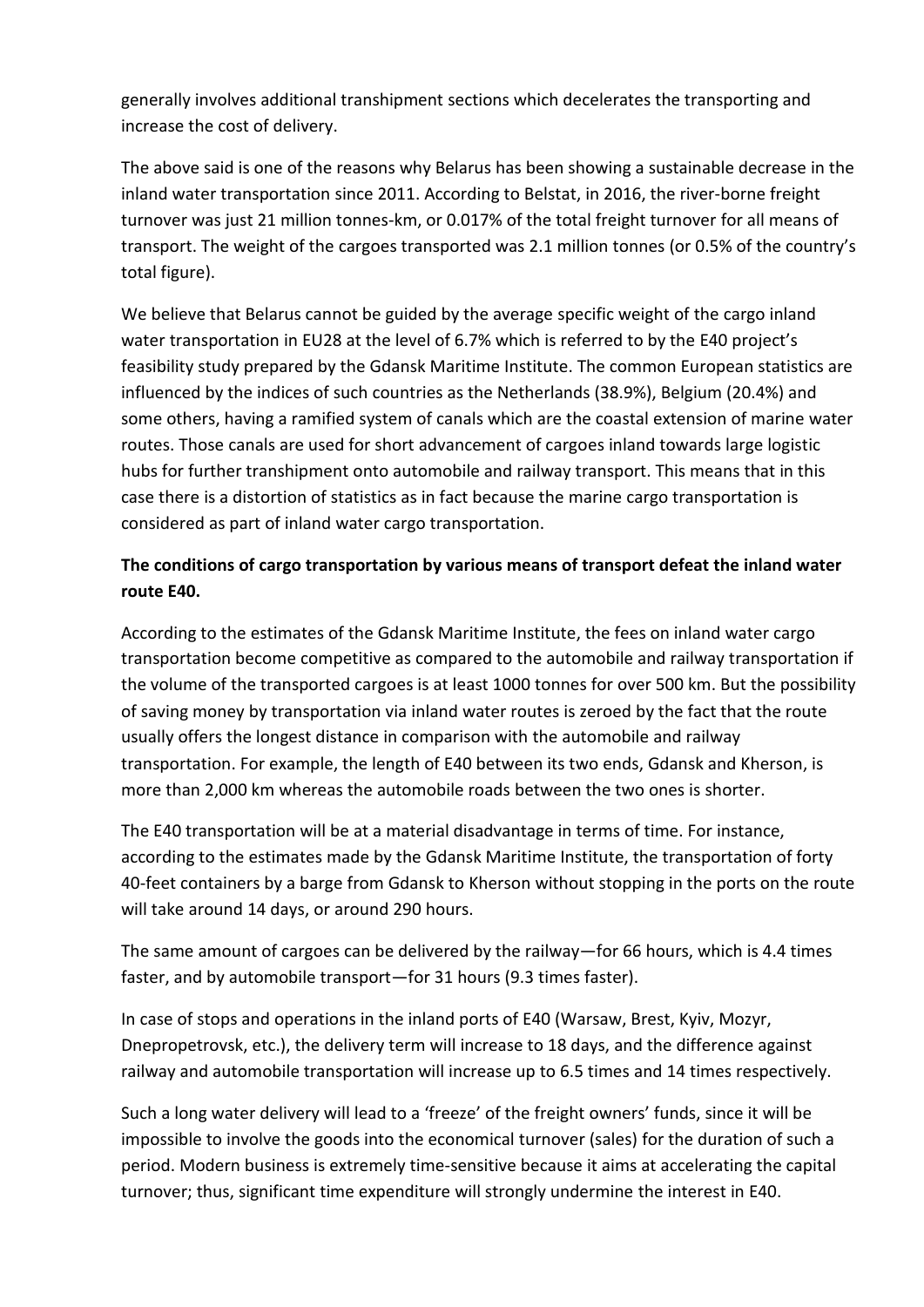Inland water transportation is suitable for a highly limited range of cargoes, mainly bulked and project ones. Moreover, such cargoes (goods) need to meet several criteria in order to be involved in international shipping operations:

- to be highly liquid;
- to be actively involved in transborder trade;

• to be produced in significant volumes (hundreds, thousands and even millions of tonnes a year).

In Belarus, only few companies produce such goods whose shipping via E40 may have economic sense. Some of them are such producers as OAO "Belaruskali" (over 10 million tonnes of fertilizers a year), OAO "Mozyr Oil Refinery" (around 10 million tonnes of petroleum products a year), OAO "Granit" (16 million tonnes of crushed stone a year). In the long term, additional cargo traffic worth several million tonnes may be generated by "Slavkali" which has announced the construction of an ore-dressing and processing facility with the capacity from 1.1 to 2 million tonnes of potassium chloride, and also Petrikov Ore-dressing and Processing Complex (around 1.5 million tonnes of potassium chloride a year).

Furthermore, the majority of the country's industrial companies are either not interested in E40 at all as a way of delivery, or cannot be involved in this route systematically.

E40 does not create any definite and indisputable advantages even for the shipping of the limited range of products which are fit for shipping by inland waters routes by their technical and economic characteristics.

In particular, the major end markets for Belarusian potassium fertilisers are geographically remote regions: China, India, South America, South-East Asia, and Australia.

The delivery of fertilisers by "river-sea" ships directly from the river ports to the end consumers in remote markets will most probably be at a significant disadvantage in terms of the cost price per cargo unit against shipping by large maritime dry cargo ships from the Baltic ports as it happens now.

The shipping of petroleum products has established logistics and product markets. Thus, according to Belstat, out of 8.34 million tonnes petroleum products which were exported by Belarus far abroad in 2016, 8.24 million tonnes were shipped to the EU, including 3.92 million tonnes to the Netherlands, and 3.1 million tonnes to Great Britain.

Also, such location of the key consumers has determined the delivery logistics through the ports of the Baltic countries. Obviously, such scheme is the most economically reasonable. Even the repeated attempts by Russia having a significant leverage as an oil supplier to Belarus to shift the routes in favour of the Russian ports, including offers of significant shipping discounts, have not changed the traditional routes.

The modification of E40 does not give any guarantee that this route will offer a more perfect and economically profitable logistics of petroleum products supply as compared to the existing one.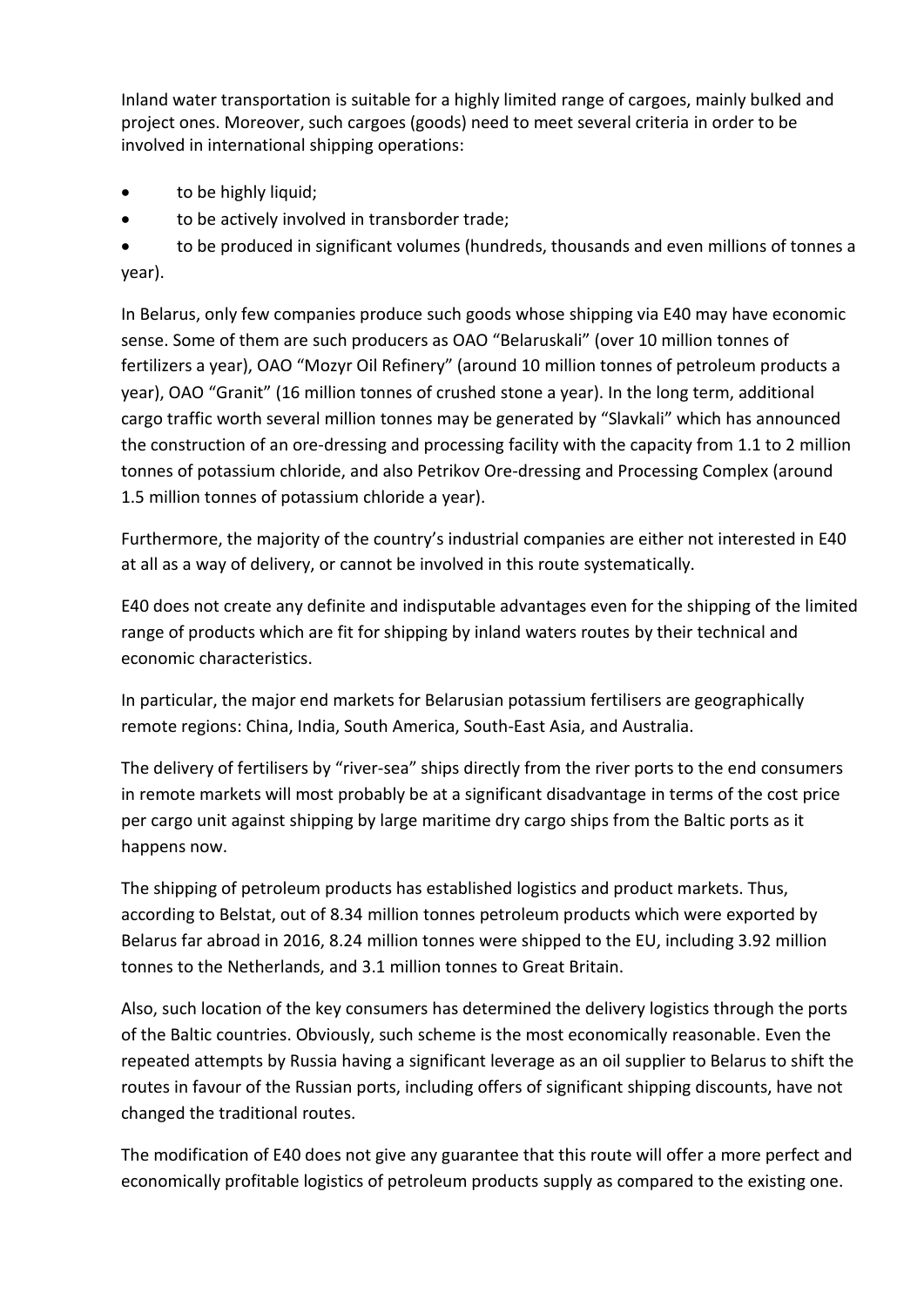Thus, **one of the key risks of the E40 Project is the lack of possibility to attract such cargo volumes which would be enough to ensure the recoupment of at least current expenses on the river fleet and the infrastructure maintenance.**

### **E40 does not have any obvious advantages for transporting transit cargoes, so the plans for their mobilisation run the risk of not being implemented.**

The authors of the project's feasibility study rely on active mobilisation of international container cargoes to this route, but we consider such expectations overrated.

According to the Container Trades Statistics, the yearly flow of the container cargoes delivered by water from Asia to Europe is more than 15 million 20-feet TEU containers. Moreover, the tendency of the last years has been the increase in the volumes of single delivery. It is carried out by container ships transporting more than 10 thousand containers at a time. At present, the Suez Canal comprising the water routes between Asia and Europe is able to pass container ships carrying up to 19 thousand TEU containers.

The freight enlargement is due to the intention to decrease expenditures per unit of transported cargo as well as to provide a competitive edge to the water delivery routes in comparison with the dynamically developing railway transporting.

The operators of international container shipping between China, South-East Asia and Northern Europe will not be interested in E40 due to a number of reasons.

Large container ships will not be able to take E40 due to their dimensions and draught restrictions. The transhipment of the cargo on ships of the type "river-sea" or "river" for further transportation via the inland water route towards the Northern Europe ports will entail additional time and financial losses. In doing so, the transhipment of the cargoes from one large container ship transporting conventionally 10 thousand TEU containers will require up to 100 river ships which are able to deliver just around 100 TEU containers at a time.

The transhipment with the consequent transporting of the cargo along the whole of E40 (more than 2,000 km) towards the Northern Europe ports will take around 20 days. A large container ship can skirt Europe by sea in a shorter term and come to the final destination port without the unnecessary section in the chain of delivery.

In a similar way, the logistics of the container cargo delivery between the countries of Northern Europe and the Middle East is in favour of the bypass sea route.

The E40 authors expect that the inland water route could be included into the intermodal chain of the delivery of the container shipped by railway transport from China to Europe. But this variant also seems hardly attractive for consignors and logistics operators as it will create an additional section in the delivery chain and increase the transit time.

At present, the distance between the China-Kazakhstan border and the Belarus-EU border is covered by a liner train in 6 days, while the way from the loading point in the inner regions of China to the point of unloading at the destination station in Europe is covered by train in 10 to 14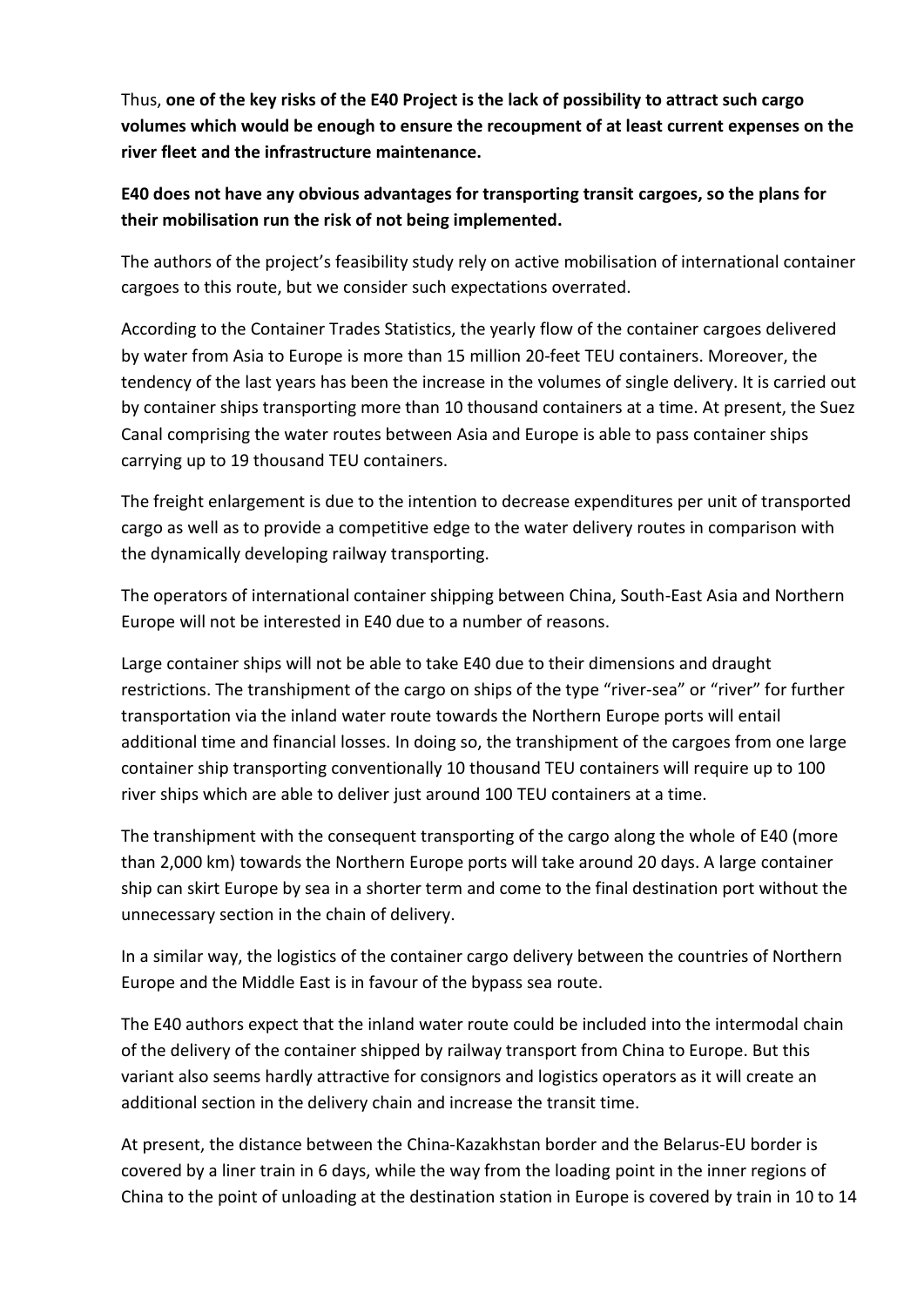days. Moreover, the railway shipping operators claim that in the following years they will be able to reduce the time of transit by 20%.

The transportation of cargoes to the Northern Europe (Norway, Sweden, Finland) may require the transhipping onto water transport. In theory, it can be carried out at the E40 inland ports terminals, for instance, in Brest. In this case, the movement of the ship via the inland water route towards the Baltic Sea will require additional 5-6 days, while a liner train can arrive directly at the Baltic Sea marine port terminal for the marine ship transhipment which will help to avoid additional time waste on the way.

#### **The risk of drawing cargoes from railway and automobile transport.**

Given the limited possibilities to attract transit traffic, E40 will be filled by the cargoes which are now transported in the region by railway and automobile transport. According to the estimates of the first intermediate report "E40 Reconstruction" prepared by the Gdansk Maritime Institute, such an "interception" may be up to 20% of cargoes from railway transport and 10% from automobile transport.

According to the report by the Belarusian Railway, in 2015, its revenues from its primary activity were 1.65 million dollars, including cargo transportation which made up 77.6% of this amount, or 1.28 million dollars. This means that **if the cargo "interception" plans are implemented, the Belarusian Railway may lose 250 million dollars a year.**

The data on the automobile transportation proceeds are difficult to collect in view of a significant number of businesses and the absence of integrated statistics. Nevertheless, the approximate calculations can be made based on the data, according to which in 2015 cargo the automobile transportation turnover was 60.1% of the railway cargo turnover, or 24,522.7 million tonnes-km. On the basis of these numbers and also the fact that the fares on these two means of transport are similar, it is possible to conclude that the **automobile carriers may lose up to 80 million dollars a year.**

Given this scenario, the economic effect from creating jobs on the water transport and in its infrastructure will be zeroed by a possible decrease in jobs in the railway and automobile transportations and the deterioration of the economic indices of the transportation companies. We would like to note that today in Belarus, the railway and automobile transport, as well as the logistic processing of such cargoes, have engaged hundred thousands of people. Even small percentage staff reduction can well exceed the jobs created on the water transport.

The Belarusian Government is planning to have carried out a large-scale electrification of railways by 2030 so as to use the energy from the Belarusian Nuclear Plant at its most to use the electric motive power for the cargo delivery. Such plans are in sharp conflict with the perspective of drawing significant cargo traffic from the railway in favour of the water routes.

There is a risk of issuing compulsory directive decisions to use E40 in order to carry the goods made by certain major state-owned enterprises. Moreover, there is a high probability that the regulatory authorities striving to attract cargo onto E40 may give fare benefits on the inland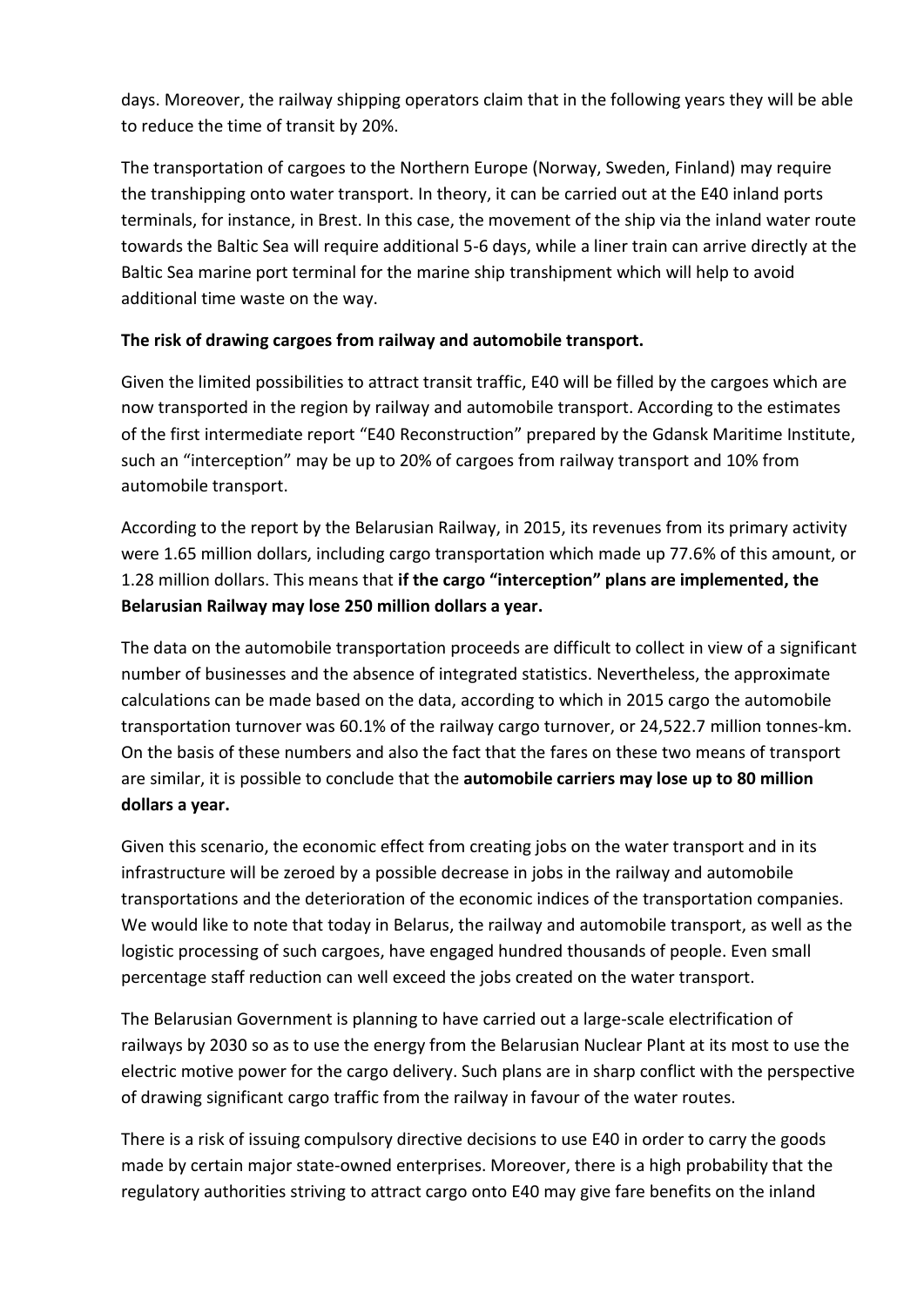water delivery (a corresponding idea is in the project feasibility study). In this case, the transportlogistics branch will face the problem of the distorted competitive conditions, while the state budget will have to deal with significant additional expenses.

### **The recoupment of capital expenditures can hardly be seen whereas the multiplying effect of investments raises doubts.**

As noted in the project feasibility study, in the foreseeable future there is no recoupment of capital expenditure of the arrangement of E40. One can only rely on the payback of the current costs on fleet operations and the infrastructure maintenance.

Within such conditions, the significant investments in this infrastructural project can only be justified if an explicit multiplying effect is achieved. At the same time, according to our estimates, the influence of E40 on the economy of the Brest and Gomel regions, and also Belarus as a whole will be insignificant due to several reasons:

- as a delivery channel, E40 has potential interest to a very limited number of businesses;

- even modernisation would not bring obvious advantages for consigners in terms of speed and transportation costs, and therefore will not be able to strengthen the competitiveness of the Belarusian products or significantly improve the economic performance of the enterprises that will take advantage of this delivery channel;

- goods carried by internal water routes (bulk and project ones) are least suitable to develop the supporting logistics and related services in terms of consolidation, warehousing, packaging, finalisation of goods, etc.;

- creation of new jobs in the water transportation industry under the conditions of goods "interception" will be offset by reduced jobs in road and rail transport.

It should be said about additional risks in the event of possible accidents on the E40 which can cause significant environmental and economic damage, especially in the case of the petroleum products transportation.

The factors of investment risk should also include the fact that the E40 prospects were sharply rejected by environmental organisations that declare their readiness to resist the project in every possible way, up to seeking to dismantle the infrastructure regulating the water level. This circumstance complements other economic risks of the E40 project making them unacceptably high.

### *Taking into account the aggregation of the factors, one can only guarantee a short-term economic effect for the period of the investments development and the infrastructure arrangement. In the medium and long term, the result from the implementation of this investment project can be zero or even negative. Such prospects do not correspond to the principles of sustainable development that should underlie the infrastructure projects.*

Today, the section "Brest to Kherson" (Dnieper-Bug Canal, Pripyat, Dnieper) is completely navigable and can pass the barges of the 775 and 775A projects with a load capacity of up to 1,100 tonnes. By this indicator, barges are equal to trains and can transport various bulk cargoes: construction materials, rolled metal, timber, etc., and also project cargoes. Theoretically, one can even arrange the barge delivery of any general cargoes in containers.

According to the Belarusian River Shipping Company, as of January 1, 2017, this organisation runs 107 barges (775 and 775A projects), 16 units of the non-self-propelled fleet (barges) (187G project) with a load capacity of 350 tonnes, 51 towing boats 300 horse powers. However, the current fleet capabilities are not fully used since the majority of consigners do not show any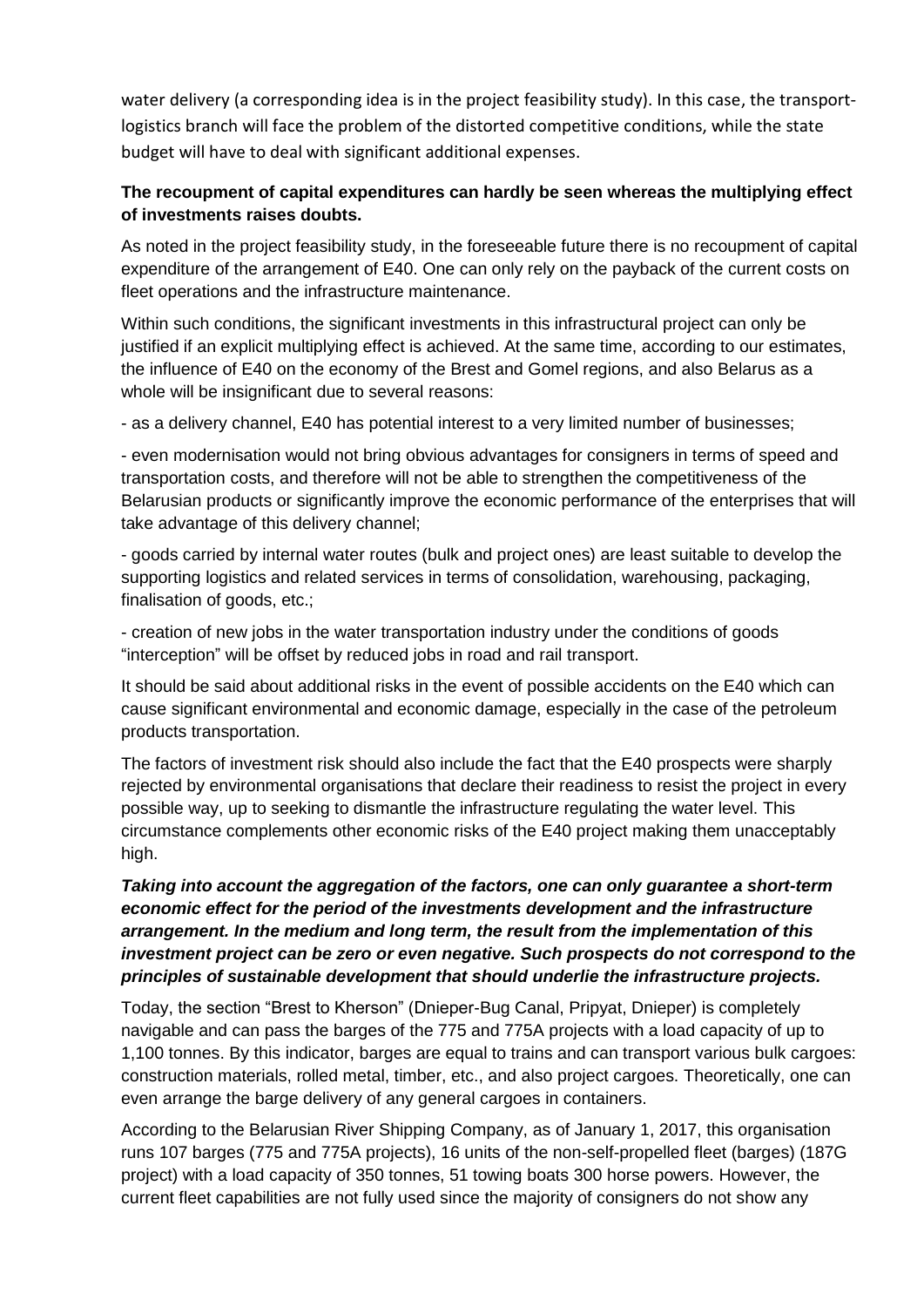interest in the inland water delivery. Moreover, the section of E40 served a predominantly one industrial enterprise—the Republican Unitary Industrial Enterprise "Granit" producing the construction crushed stone.

So, today the Belarusian consigners prefer road and rail transport to internal water routes for various reasons which leads to a pretty reasonably question. Who can guarantee the E40 modernisation will make the majority of enterprises switch to river carriers? After all, such a modernisation will not fundamentally change the delivery conditions since it is basically aimed just at raising the water level to pass the vessels of higher load capacity.

Such a switch can only be guaranteed if use public administration leverages or through significant subsidisation of tariffs, which will contradict the market principles. The former may increase the costs and deteriorate the economic situation of consigners (industrial enterprises), the latter may increase the State treasury costs.

| <b>Years</b> | <b>Transport</b> | <b>Turnover (million</b><br>tonnes per km) | <b>State support</b><br>amount (million<br>USD) |
|--------------|------------------|--------------------------------------------|-------------------------------------------------|
| 2013         | rail             | 43,818                                     | 5.3                                             |
|              | road             | 25,603                                     | 2.9                                             |
|              | inland waters    | 84                                         | 4.3                                             |
| 2014         | rail             | 44,997                                     | 5.4                                             |
|              | road             | 26,587                                     | 4.0                                             |
|              | inland waters    | 49                                         | 4.4                                             |
| 2015         | rail             | 40,785                                     | 4.2                                             |
|              | road             | 24,523                                     | 2.7                                             |
|              | inland waters    | 21                                         | 3.1                                             |

#### **Comparison of turnover and State support volumes and for different modes of transport**

Due to its lower competitiveness, water transport is the most subsidised industry per unit of cargo. According to the report on the execution of the State budget for 2015, the water transport was subsidised in the amount of 50.9 billion Belarusian roubles (5.09 million Belarusian roubles after the redenomination (BYN)), or USD 3.1 million under the National Bank's average annual rate, which is more than the State support of the road transport (44.2 billion, or BYN 4.42 million), and is comparable to the same of the railway transport (68.5 billion, or BYN 6.85 million)).

**In 2015, the specific budget subsidies for river shippers amounted to 2.5 billion Belarusian roubles (BYN 0.25 million) per 1 million tonnes-km turnover, which is almost 1.5 thousand times more (!) than the same for the road or rail transport that was subsidised 1.8 million Belarusian roubles (BYN 180) and 1.7 million Belarusian roubles (BYN 170) per 1 million tonnes-km turnover.**

**Given such a huge subsidisation, the redistribution of goods flows in favour of the E40 may entail merely one "multiplying effect" for the country—a significant increase in the annual budget expenditures.**